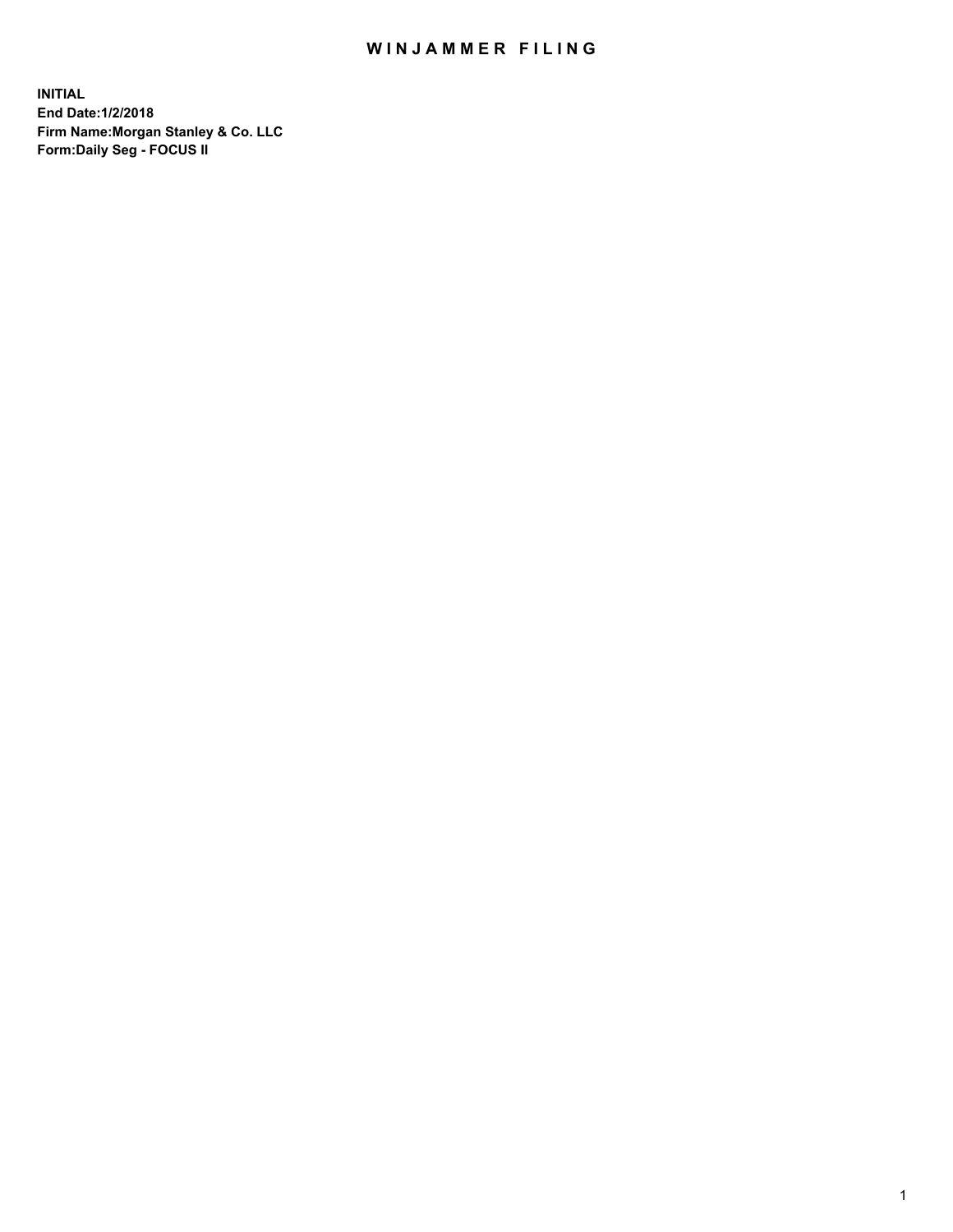### **INITIAL End Date:1/2/2018 Firm Name:Morgan Stanley & Co. LLC Form:Daily Seg - FOCUS II Daily Segregation - Cover Page**

| <b>Contact Name</b><br>Ikram Shah<br><b>Contact Phone Number</b><br>212-276-0963<br><b>Contact Email Address</b><br>Ikram.shah@morganstanley.com<br>FCM's Customer Segregated Funds Residual Interest Target (choose one):<br>a. Minimum dollar amount: : or<br>285,000,000<br>b. Minimum percentage of customer segregated funds required:%; or<br>c. Dollar amount range between: and; or<br><u>00</u><br>d. Percentage range of customer segregated funds required between: % and %.<br>00<br>FCM's Customer Secured Amount Funds Residual Interest Target (choose one):<br>a. Minimum dollar amount: ; or<br>140,000,000<br>b. Minimum percentage of customer secured funds required:%; or<br>c. Dollar amount range between: and; or<br>00<br>d. Percentage range of customer secured funds required between:% and%.<br><u>00</u><br>FCM's Cleared Swaps Customer Collateral Residual Interest Target (choose one):<br>a. Minimum dollar amount: ; or<br>92,000,000<br>b. Minimum percentage of cleared swaps customer collateral required:% ; or<br><u>0</u><br>c. Dollar amount range between: and; or<br><u>00</u><br>d. Percentage range of cleared swaps customer collateral required between:% and%.<br>00 | Name of Company | Morgan Stanley & Co. LLC |
|-----------------------------------------------------------------------------------------------------------------------------------------------------------------------------------------------------------------------------------------------------------------------------------------------------------------------------------------------------------------------------------------------------------------------------------------------------------------------------------------------------------------------------------------------------------------------------------------------------------------------------------------------------------------------------------------------------------------------------------------------------------------------------------------------------------------------------------------------------------------------------------------------------------------------------------------------------------------------------------------------------------------------------------------------------------------------------------------------------------------------------------------------------------------------------------------------------------------------|-----------------|--------------------------|
|                                                                                                                                                                                                                                                                                                                                                                                                                                                                                                                                                                                                                                                                                                                                                                                                                                                                                                                                                                                                                                                                                                                                                                                                                       |                 |                          |
|                                                                                                                                                                                                                                                                                                                                                                                                                                                                                                                                                                                                                                                                                                                                                                                                                                                                                                                                                                                                                                                                                                                                                                                                                       |                 |                          |
|                                                                                                                                                                                                                                                                                                                                                                                                                                                                                                                                                                                                                                                                                                                                                                                                                                                                                                                                                                                                                                                                                                                                                                                                                       |                 |                          |
|                                                                                                                                                                                                                                                                                                                                                                                                                                                                                                                                                                                                                                                                                                                                                                                                                                                                                                                                                                                                                                                                                                                                                                                                                       |                 |                          |
|                                                                                                                                                                                                                                                                                                                                                                                                                                                                                                                                                                                                                                                                                                                                                                                                                                                                                                                                                                                                                                                                                                                                                                                                                       |                 |                          |
|                                                                                                                                                                                                                                                                                                                                                                                                                                                                                                                                                                                                                                                                                                                                                                                                                                                                                                                                                                                                                                                                                                                                                                                                                       |                 |                          |
|                                                                                                                                                                                                                                                                                                                                                                                                                                                                                                                                                                                                                                                                                                                                                                                                                                                                                                                                                                                                                                                                                                                                                                                                                       |                 |                          |
|                                                                                                                                                                                                                                                                                                                                                                                                                                                                                                                                                                                                                                                                                                                                                                                                                                                                                                                                                                                                                                                                                                                                                                                                                       |                 |                          |
|                                                                                                                                                                                                                                                                                                                                                                                                                                                                                                                                                                                                                                                                                                                                                                                                                                                                                                                                                                                                                                                                                                                                                                                                                       |                 |                          |
|                                                                                                                                                                                                                                                                                                                                                                                                                                                                                                                                                                                                                                                                                                                                                                                                                                                                                                                                                                                                                                                                                                                                                                                                                       |                 |                          |
|                                                                                                                                                                                                                                                                                                                                                                                                                                                                                                                                                                                                                                                                                                                                                                                                                                                                                                                                                                                                                                                                                                                                                                                                                       |                 |                          |
|                                                                                                                                                                                                                                                                                                                                                                                                                                                                                                                                                                                                                                                                                                                                                                                                                                                                                                                                                                                                                                                                                                                                                                                                                       |                 |                          |
|                                                                                                                                                                                                                                                                                                                                                                                                                                                                                                                                                                                                                                                                                                                                                                                                                                                                                                                                                                                                                                                                                                                                                                                                                       |                 |                          |
|                                                                                                                                                                                                                                                                                                                                                                                                                                                                                                                                                                                                                                                                                                                                                                                                                                                                                                                                                                                                                                                                                                                                                                                                                       |                 |                          |
|                                                                                                                                                                                                                                                                                                                                                                                                                                                                                                                                                                                                                                                                                                                                                                                                                                                                                                                                                                                                                                                                                                                                                                                                                       |                 |                          |
|                                                                                                                                                                                                                                                                                                                                                                                                                                                                                                                                                                                                                                                                                                                                                                                                                                                                                                                                                                                                                                                                                                                                                                                                                       |                 |                          |
|                                                                                                                                                                                                                                                                                                                                                                                                                                                                                                                                                                                                                                                                                                                                                                                                                                                                                                                                                                                                                                                                                                                                                                                                                       |                 |                          |
|                                                                                                                                                                                                                                                                                                                                                                                                                                                                                                                                                                                                                                                                                                                                                                                                                                                                                                                                                                                                                                                                                                                                                                                                                       |                 |                          |

Attach supporting documents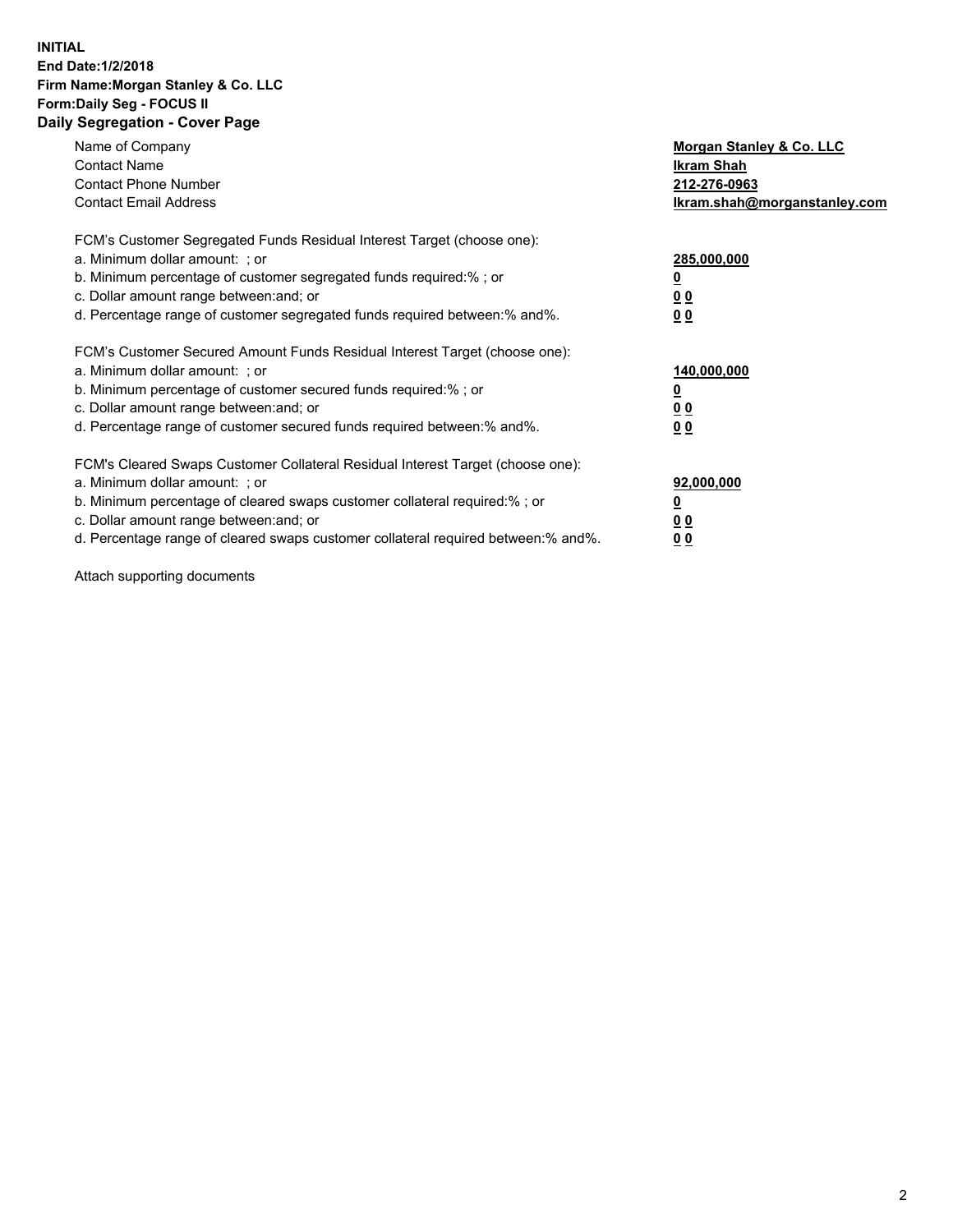## **INITIAL End Date:1/2/2018 Firm Name:Morgan Stanley & Co. LLC Form:Daily Seg - FOCUS II**

|    | <b>Daily Segregation - Secured Amounts</b>                                                                 |                                              |
|----|------------------------------------------------------------------------------------------------------------|----------------------------------------------|
|    | Foreign Futures and Foreign Options Secured Amounts                                                        |                                              |
|    | Amount required to be set aside pursuant to law, rule or regulation of a foreign                           | $0$ [7305]                                   |
|    | government or a rule of a self-regulatory organization authorized thereunder                               |                                              |
| 1. | Net ledger balance - Foreign Futures and Foreign Option Trading - All Customers                            |                                              |
|    | A. Cash                                                                                                    | 2,993,062,068 [7315]                         |
|    | B. Securities (at market)                                                                                  | 1,670,599,119 [7317]                         |
| 2. | Net unrealized profit (loss) in open futures contracts traded on a foreign board of trade                  | 524,629,696 [7325]                           |
| 3. | Exchange traded options                                                                                    |                                              |
|    | a. Market value of open option contracts purchased on a foreign board of trade                             | 13,763,192 [7335]                            |
|    | b. Market value of open contracts granted (sold) on a foreign board of trade                               | $-12,459,060$ [7337]                         |
| 4. | Net equity (deficit) (add lines 1.2. and 3.)                                                               | 5,189,595,015 [7345]                         |
| 5. | Account liquidating to a deficit and account with a debit balances - gross amount                          | 28,118,211 [7351]                            |
|    | Less: amount offset by customer owned securities                                                           | -27,716,447 [7352] 401,764 [7354]            |
| 6. | Amount required to be set aside as the secured amount - Net Liquidating Equity                             | 5,189,996,779 [7355]                         |
|    | Method (add lines 4 and 5)                                                                                 |                                              |
| 7. | Greater of amount required to be set aside pursuant to foreign jurisdiction (above) or line                | 5,189,996,779 [7360]                         |
|    | 6.                                                                                                         |                                              |
|    | FUNDS DEPOSITED IN SEPARATE REGULATION 30.7 ACCOUNTS                                                       |                                              |
| 1. | Cash in banks                                                                                              |                                              |
|    | A. Banks located in the United States                                                                      | 288,639,422 [7500]                           |
|    | B. Other banks qualified under Regulation 30.7                                                             | 858,267,345 [7520] 1,146,906,767             |
|    |                                                                                                            | [7530]                                       |
| 2. | Securities                                                                                                 |                                              |
|    | A. In safekeeping with banks located in the United States                                                  | 326,914,553 [7540]                           |
|    | B. In safekeeping with other banks qualified under Regulation 30.7                                         | 0 [7560] 326,914,553 [7570]                  |
| 3. | Equities with registered futures commission merchants                                                      |                                              |
|    | A. Cash                                                                                                    | 7,482,919 [7580]                             |
|    | <b>B.</b> Securities                                                                                       | $0$ [7590]                                   |
|    | C. Unrealized gain (loss) on open futures contracts                                                        | 620,823 [7600]                               |
|    | D. Value of long option contracts                                                                          | $0$ [7610]                                   |
|    | E. Value of short option contracts                                                                         | 0 [7615] 8,103,742 [7620]                    |
| 4. | Amounts held by clearing organizations of foreign boards of trade                                          |                                              |
|    | A. Cash                                                                                                    | $0$ [7640]                                   |
|    | <b>B.</b> Securities                                                                                       | $0$ [7650]                                   |
|    | C. Amount due to (from) clearing organization - daily variation                                            | $0$ [7660]                                   |
|    | D. Value of long option contracts                                                                          | $0$ [7670]                                   |
|    |                                                                                                            |                                              |
| 5. | E. Value of short option contracts<br>Amounts held by members of foreign boards of trade                   | 0 [7675] 0 [7680]                            |
|    | A. Cash                                                                                                    |                                              |
|    | <b>B.</b> Securities                                                                                       | 2,029,990,449 [7700]<br>1,343,684,566 [7710] |
|    |                                                                                                            |                                              |
|    | C. Unrealized gain (loss) on open futures contracts                                                        | 524,008,872 [7720]                           |
|    | D. Value of long option contracts                                                                          | 13,763,192 [7730]                            |
|    | E. Value of short option contracts                                                                         | -12,459,060 [7735] 3,898,988,019             |
|    |                                                                                                            | $[7740]$                                     |
| 6. | Amounts with other depositories designated by a foreign board of trade                                     | $0$ [7760]                                   |
| 7. | Segregated funds on hand                                                                                   | $0$ [7765]                                   |
| 8. | Total funds in separate section 30.7 accounts                                                              | 5,380,913,081 [7770]                         |
| 9. | Excess (deficiency) Set Aside for Secured Amount (subtract line 7 Secured Statement<br>Page 1 from Line 8) | 190,916,302 [7380]                           |

- 10. Management Target Amount for Excess funds in separate section 30.7 accounts **140,000,000** [7780]
- 11. Excess (deficiency) funds in separate 30.7 accounts over (under) Management Target **50,916,302** [7785]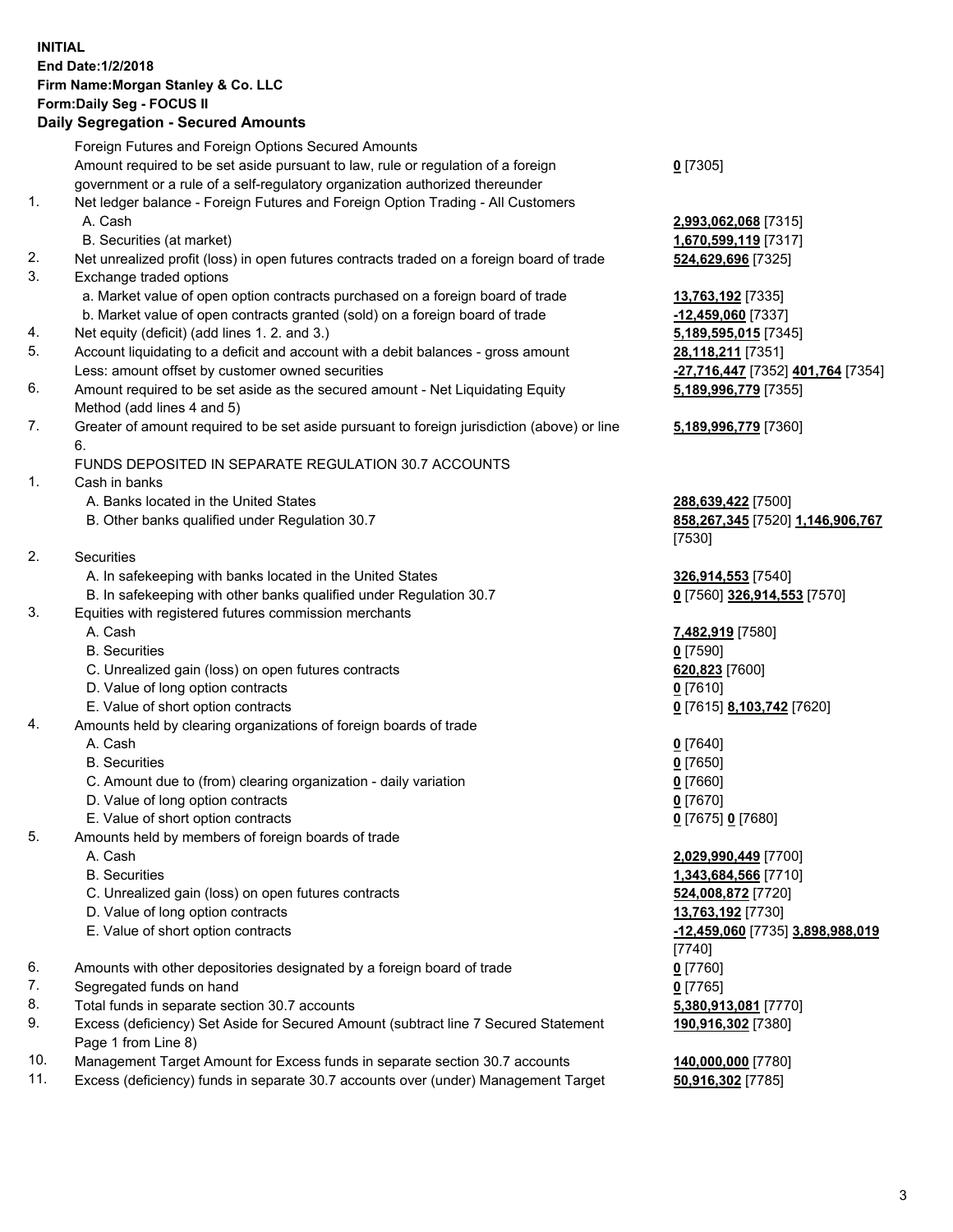## **INITIAL End Date:1/2/2018 Firm Name:Morgan Stanley & Co. LLC Form:Daily Seg - FOCUS II**

# **Daily Segregation - Segregation Statement**

SEGREGATION REQUIREMENTS(Section 4d(2) of the CEAct) 1. Net ledger balance A. Cash **8,288,106,310** [7010] B. Securities (at market) **4,668,003,892** [7020] 2. Net unrealized profit (loss) in open futures contracts traded on a contract market **970,027,255** [7030] 3. Exchange traded options A. Add market value of open option contracts purchased on a contract market **314,147,033** [7032] B. Deduct market value of open option contracts granted (sold) on a contract market **-416,403,480** [7033] 4. Net equity (deficit) (add lines 1, 2 and 3) **13,823,881,010** [7040] 5. Accounts liquidating to a deficit and accounts with debit balances - gross amount **381,998,608** [7045] Less: amount offset by customer securities **-321,117,022** [7047] **60,881,586** [7050] 6. Amount required to be segregated (add lines 4 and 5) **13,884,762,596** [7060] FUNDS IN SEGREGATED ACCOUNTS 7. Deposited in segregated funds bank accounts A. Cash **4,066,900,241** [7070] B. Securities representing investments of customers' funds (at market) **0** [7080] C. Securities held for particular customers or option customers in lieu of cash (at market) **1,078,616,736** [7090] 8. Margins on deposit with derivatives clearing organizations of contract markets A. Cash **5,543,816,693** [7100] B. Securities representing investments of customers' funds (at market) **0** [7110] C. Securities held for particular customers or option customers in lieu of cash (at market) **3,589,387,156** [7120] 9. Net settlement from (to) derivatives clearing organizations of contract markets **42,623,908** [7130] 10. Exchange traded options A. Value of open long option contracts **314,147,033** [7132] B. Value of open short option contracts **-416,403,480** [7133] 11. Net equities with other FCMs A. Net liquidating equity **7,953,755** [7140] B. Securities representing investments of customers' funds (at market) **0** [7160] C. Securities held for particular customers or option customers in lieu of cash (at market) **0** [7170] 12. Segregated funds on hand **0** [7150] 13. Total amount in segregation (add lines 7 through 12) **14,227,042,042** [7180] 14. Excess (deficiency) funds in segregation (subtract line 6 from line 13) **342,279,446** [7190] 15. Management Target Amount for Excess funds in segregation **285,000,000** [7194]

16. Excess (deficiency) funds in segregation over (under) Management Target Amount Excess

**57,279,446** [7198]